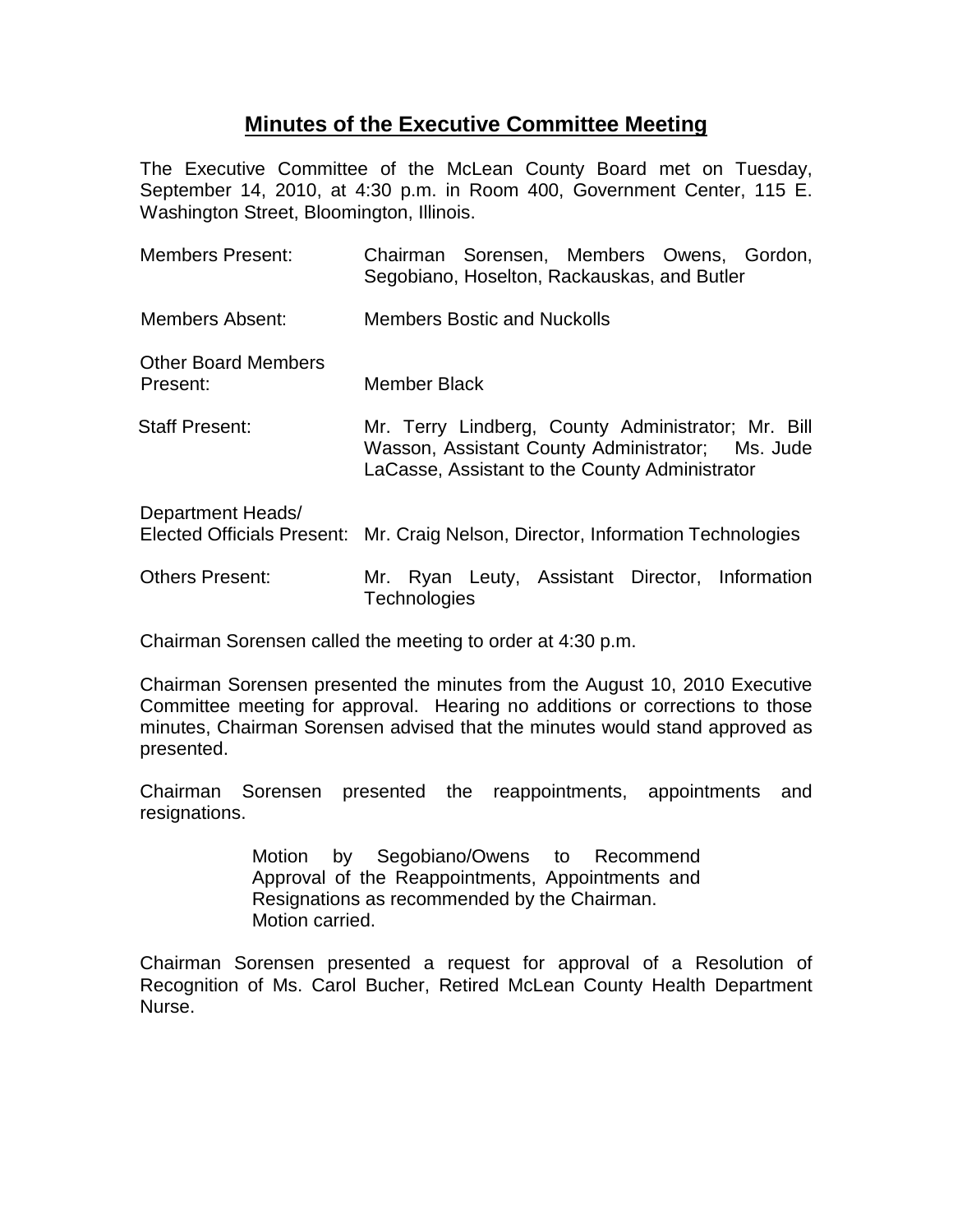Minutes of the Executive Committee September 14, 2010 Page Two

> Motion by Gordon/Rackauskas to Recommend Approval of a Resolution of Recognition of Ms. Carol Bucher, Retired McLean County Health Department Nurse – County Administrator's Office. Motion carried.

Chairman Sorensen presented a request for approval to purchase Network Switches – Information Technologies.

Mr. Nelson stated that the County needs to replace all of its network switches with new ones called POE (Power over Ethernet). This will provide power to the phones in case of a power outage. Mr. Nelson indicated that this is a planned upgrade to the Network.

Mr. Nelson noted that Information Technologies will be bringing a Voice over Internet Protocol (VOIP) phone solution to the Committee next month.

> Motion by Segobiano/Rackauskas to Recommend Approval to Purchase Network Switches – Information Technologies. Motion carried.

Ms. Diane Bostic, Chairman, Property Committee, was unable to attend the meeting. Chairman Sorensen advised that the Property Committee brings no items for action to the Executive Committee.

Mr. Stan Hoselton, Chairman, Transportation Committee, presented a request for approval of an Emergency Appropriation Ordinance Amending the McLean County Fiscal Year 2010 Combined Annual Appropriation and Budget Ordinance, McLean County Highway Fund 0120, McLean County Highway Department 0055. He explained that this is a \$30,000 line item change from Bridges, Roads and Culverts to Maintenance of roads.

> Motion by Hoselton/Owens to Recommend Approval of an Emergency Appropriation Ordinance Amending the McLean County Fiscal Year 2010 Combined Annual Appropriation and Budget Ordinance, McLean County Highway Fund 0120, McLean County Highway Department 0055. Motion carried.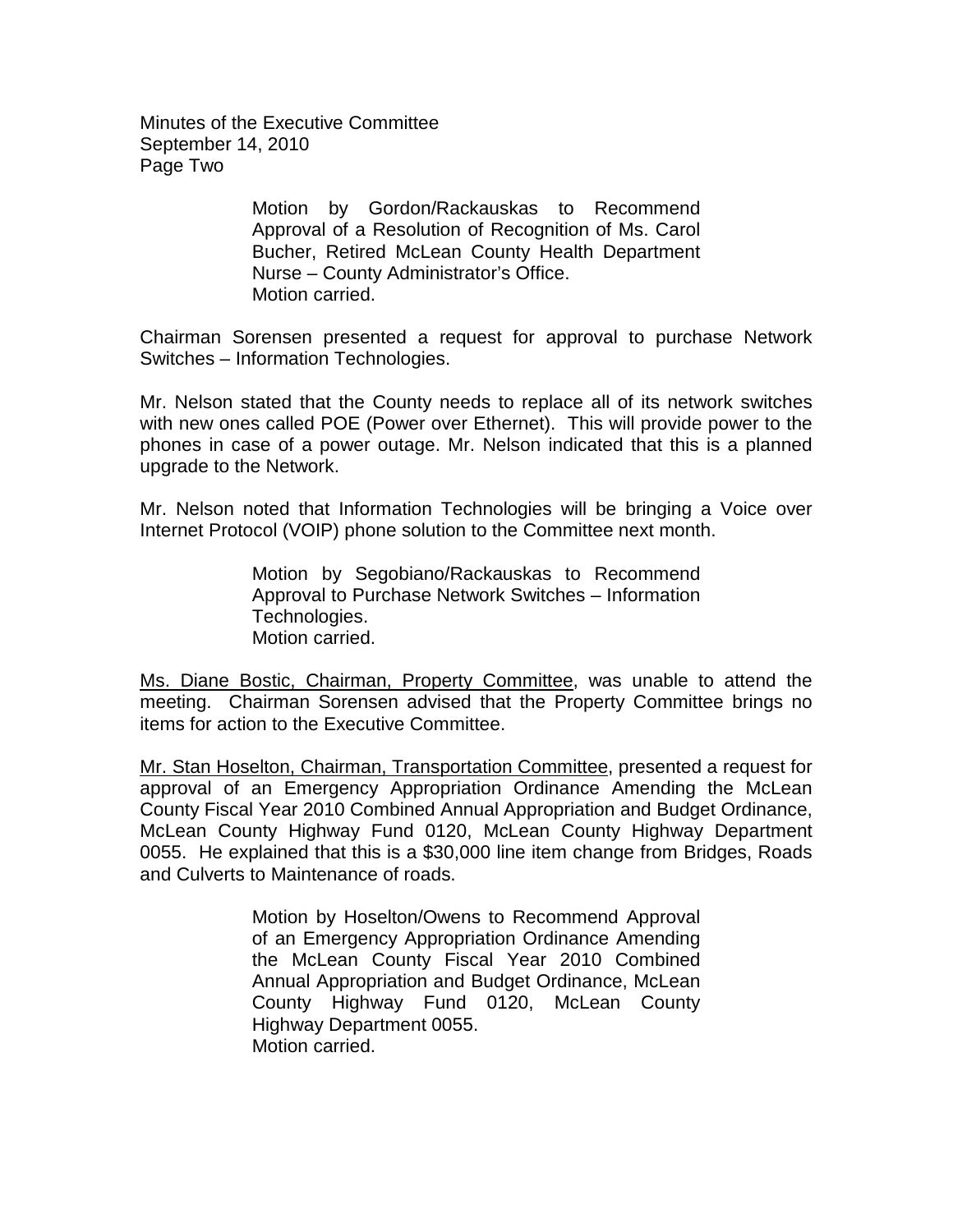Minutes of the Executive Committee September 14, 2010 Page Three

Mr. Hoselton presented a request for approval of an Emergency Appropriation Ordinance Amending the McLean County Fiscal Year 2010 Combined Annual Appropriation and Budget Ordinance, McLean County Bridge Fund 0121, McLean County Highway Department 0055. He noted that this is a \$20,000 transfer from construction to maintenance.

> Motion by Hoselton/Gordon to Recommend Approval of an Emergency Appropriation Ordinance Amending the McLean County Fiscal Year 2010 Combined Annual Appropriation and Budget Ordinance, McLean County Bridge Fund 0121, McLean County Highway Department 0055. Motion carried.

Mr. Hoselton suggested that the Committee members study the items that will be presented to the Board at the Board Meeting next week.

Mr. Butler asked for an explanation of the Ordinance imposing weight limitations on trucks and commercial vehicles. Mr. Hoselton replied that the weight limit will go from 42,000 pounds to 72,000 pounds in order to accommodate the farmers who are moving grain. He indicated that Mr. Schmitt, County Engineer, assured him that this would have no adverse affect on the roads as long as the season is dry.

Mr. Butler asked if this is a limited time of weight change. Mr. Hoselton responded that the Ordinance change would be permanent, but the Highway Department will still do spring postings as necessary.

Mr. Segobiano asked who determines when the weather prohibits that amount of weight on the roads. Mr. Hoselton responded that the Highway Department will post the roads, when necessary.

Mr. Lindberg explained that the primary reason for this change is that there is a new State statute that puts all of those roads at 80,000 pounds unless otherwise posted.

Mr. Ben Owens, Chairman, Chairman, Finance Committee**,** presented a request for approval of a Capital Assistance Grant with the Illinois Department of Transportation for vehicle maintenance equipment to be used by SHOW BUS to provide Rural Public Transportation in McLean, Livingston, Ford, Iroquois and DeWitt Counties – Building and Zoning.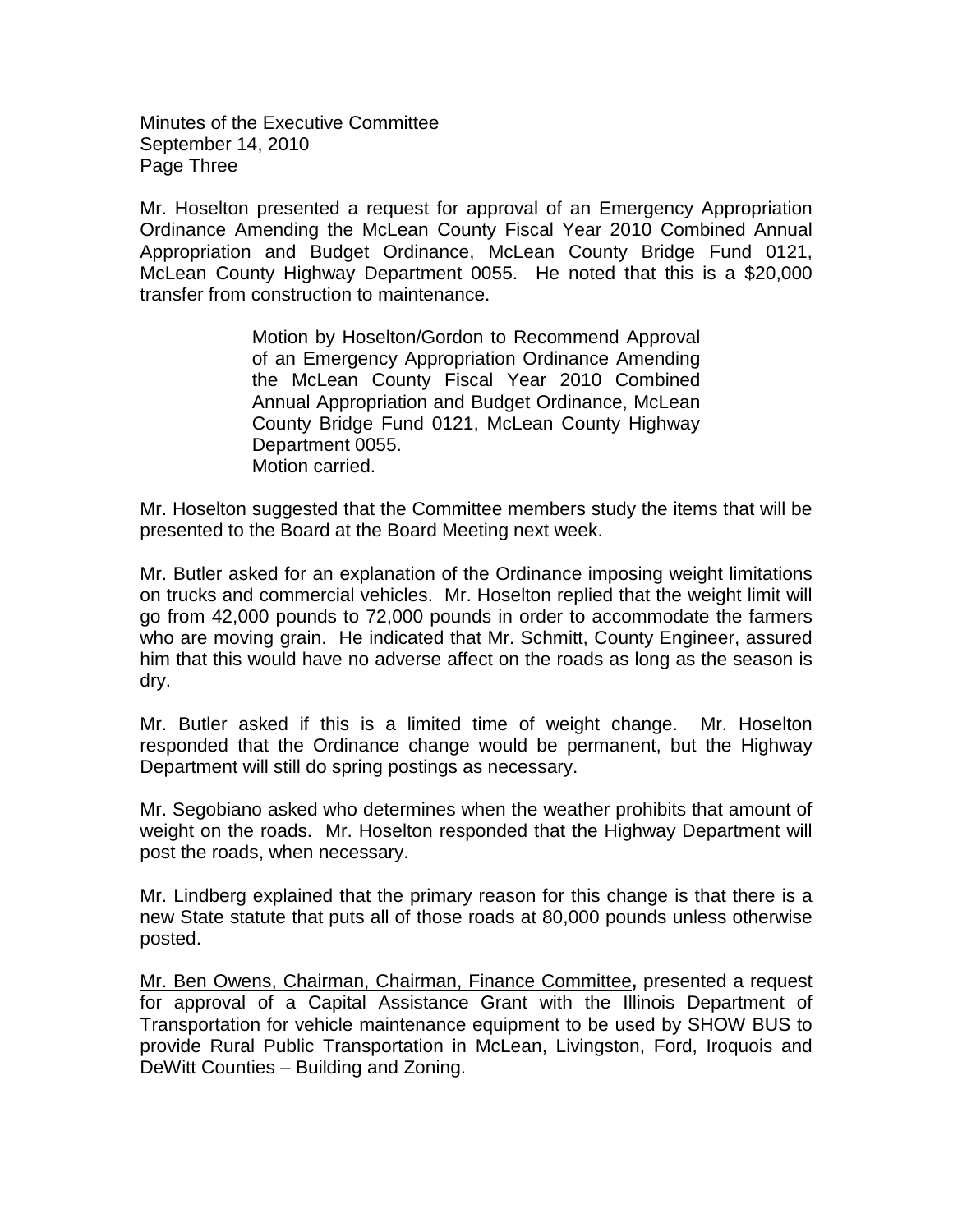Minutes of the Executive Committee September 14, 2010 Page Four

> Motion by Owens/Rackauskas to Recommend Approval of a of a Capital Assistance Grant with the Illinois Department of Transportation for Vehicle Maintenance Equipment to be used by SHOW BUS to provide Rural Public Transportation in McLean, Livingston, Ford, Iroquois and DeWitt Counties – Building and Zoning. Motion carried.

Mr. Owens presented a request for approval of the Critical Personnel Hiring Requests submitted by the County Administrator's Office.

Mr. Segobiano asked what the status of staffing is in the Sheriff's Department. Mr. Wasson responded that the Sheriff's Department is currently down three positions. He noted that the Sheriff's Department requested to fill two of the three Patrol Officer positions and one will remain vacant.

> Motion by Owens/Segobiano to Recommend Approval of the Critical Personnel Hiring Requests – County Administrator's Office. Motion carried.

Ms. Bette Rackauskas, Chairman, Justice Committee, presented a request for approval to renew multi-Disciplinary Domestic Violence Grant #607371 from the Illinois Criminal Justice Information Authority – Sheriff's Department.

> Motion by Rackauskas/Gordon to Recommend Approval to Renew Multi-Disciplinary Domestic Violence Grant #607371 from the Illinois Criminal Justice Information Authority – Sheriff's Department. Motion carried.

Ms. Rackauskas presented a request for approval of an Emergency Appropriation Ordinance amending the McLean County Fiscal Year 2010 Combined Annual Appropriation and Budget Ordinance, IDPA IV-D Project Fund 0156, State's Attorney's Office 0020.

> Motion by Rackauskas/Owens to Recommend Approval of an Emergency Appropriation Ordinance Amending the McLean County Fiscal Year 2010 Combined Annual Appropriation and Budget Ordinance, IDPA IV-D Project Fund 0156, State's Attorneys' Office 0020. Motion carried.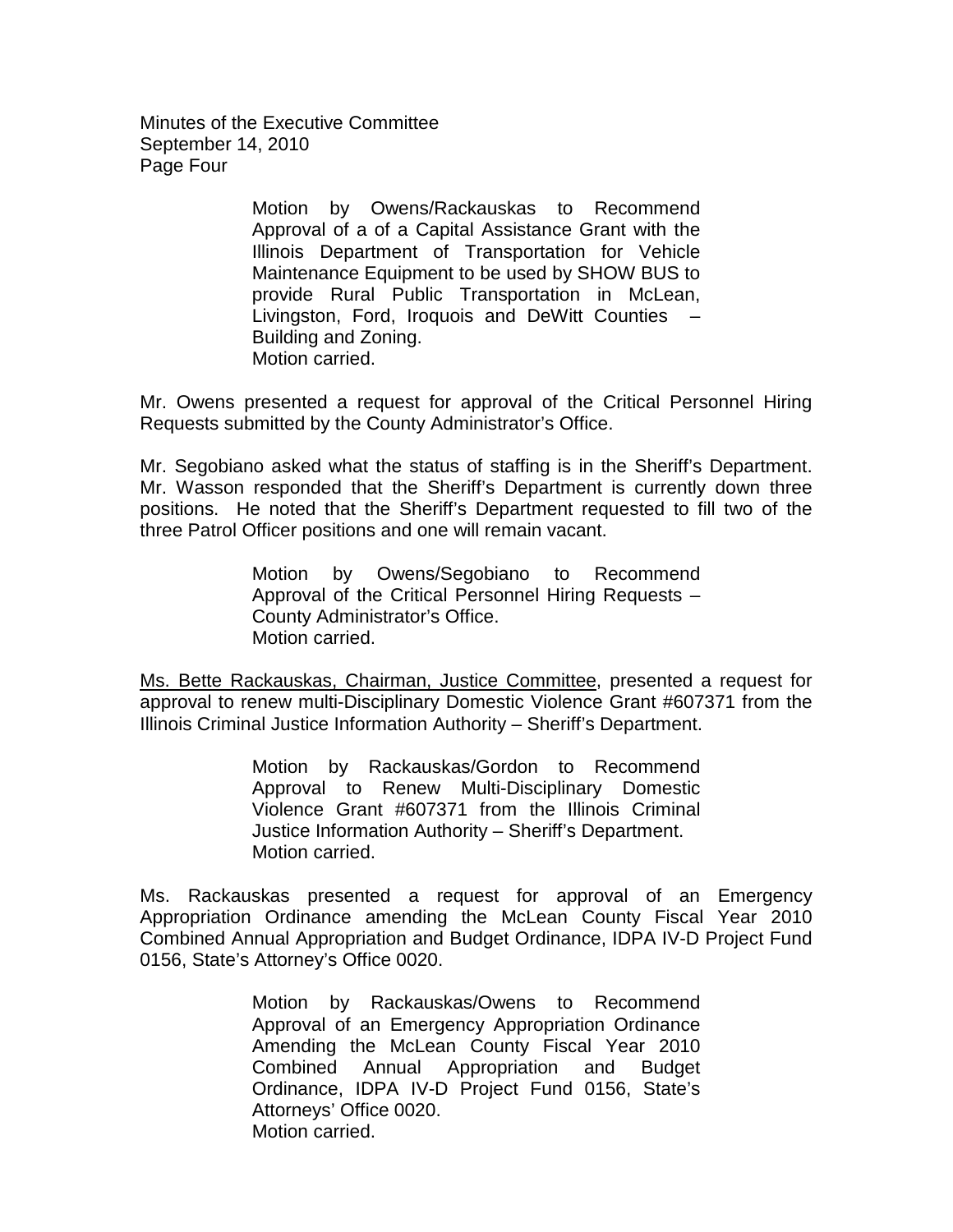Minutes of the Executive Committee September 14, 2010 Page Five

Ms. Rackauskas presented a request for approval to renew a multi-Disciplinary Domestic Violence Grant #609070 from the Illinois Criminal Justice Information Authority – State's Attorney's Office.

> Motion by Rackauskas/Segobiano to Recommend Approval to Renew a Multi-Disciplinary Domestic Violence Grant #609070 from the Illinois Criminal Justice Information Authority – State's Attorney's Office. Motion carried.

Ms. Rackauskas presented a request for approval to renew a multi-Disciplinary Domestic Violence Grant #608074 from the Illinois Criminal Justice Information Authority – Court Services.

> Motion by Rackauskas/Owens to Recommend Approval to Renew a Multi-Disciplinary Domestic Violence Grant #608074 from the Illinois Criminal Justice Information Authority – Court Services. Motion carried.

Chairman Sorensen asked if there were any questions or comments. Hearing none, he thanked Ms. Rackauskas.

Mr. George Gordon, Chairman, Land Use and Development Committee, advised that the Land Use and Development Committee brings no items for action to the Executive Committee.

Chairman Sorensen asked if there were any questions or comments. Hearing none, he thanked Mr. Gordon.

Mr. Terry Lindberg, County Administrator, reminded the Committee that he will present the Annual Recommended Budget at the Board Meeting next Tuesday.

Mr. Lindberg advised that the Public Building Commission met yesterday and approved the recent sale of \$7.125 million of the remaining bonds outstanding on the Government Building and the parking garage across the street. He noted that the original anticipated savings was approximately \$266,000. Mr. Lindberg stated that the negotiated sale resulted in a net value savings of about \$866,000, or 11% of the total value. He indicated that most of the savings will come at the end of the issue. Mr. Lindberg noted that rather than the bonds being paid through November 2020, they will be paid out in November 2019.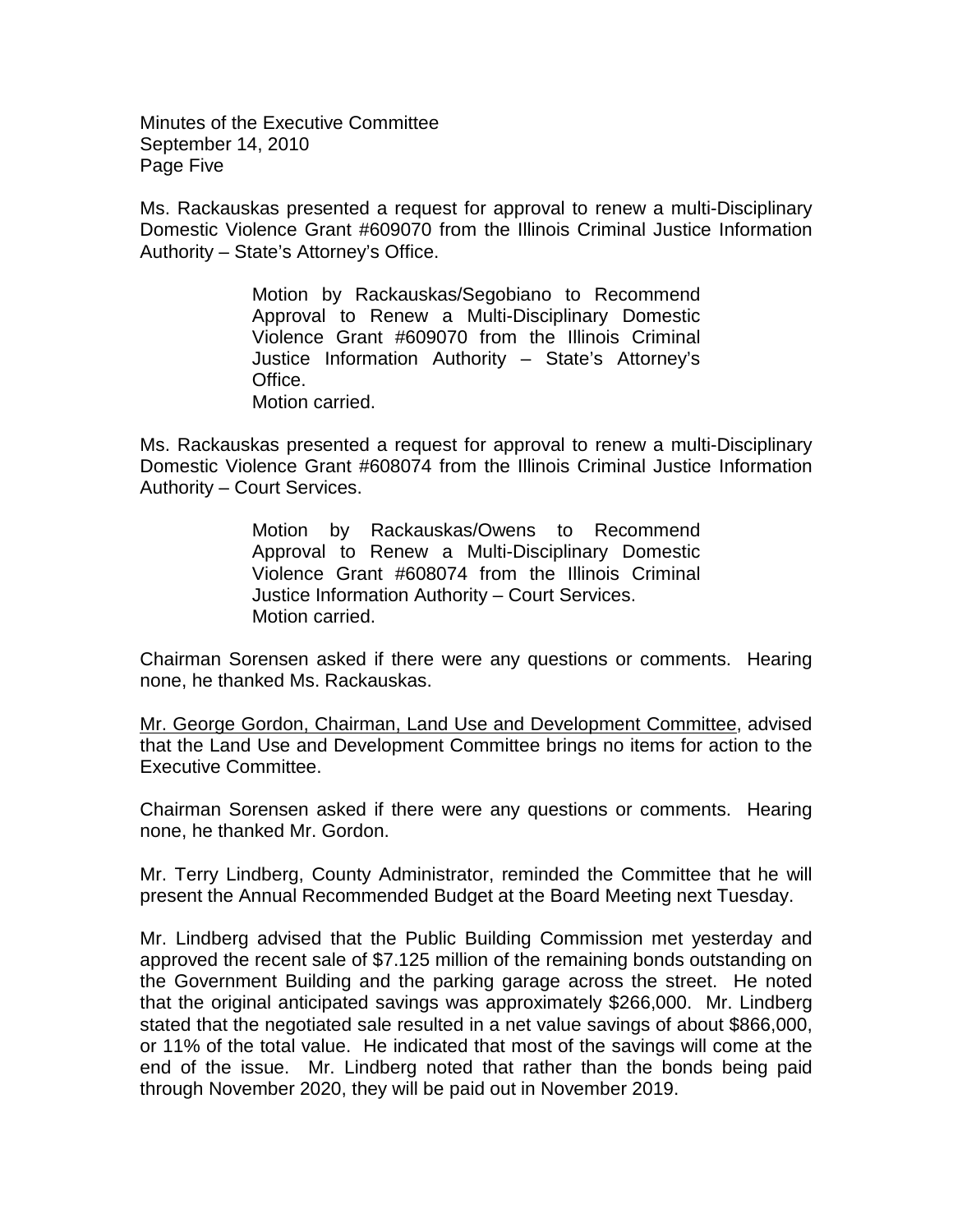Minutes of the Executive Committee September 14, 2010 Page Six

Ms. Rackauskas commented that Ms. Elizabeth Barnhart, Project Coordinator, Domestic Violence, Multi-Disciplinary Team Program, did an outstanding job of writing the grant request for the Multi-Disciplinary Violence Grants.

Chairman Sorensen advised that it may be necessary to schedule one additional Committee meeting in October for Budget Review.

Chairman Sorensen announced that the Liquor Control Commission will have a stand-up meeting prior to the County Board meeting next week to consider a new liquor license class in McLean County for single day events outside of municipalities. He added that the Liquor Control Commission will also have a regular scheduled meeting following the Board Meeting to deal with the Lake Road Inn issue.

Chairman Sorensen noted that Mr. Hoselton spoke to him before this meeting regarding philanthropic efforts of Board members.

Mr. Hoselton suggested that a payroll deduction fund of \$20 per month be set up for County Board members to donate to a specific cause. He noted that, when he was Mayor of Chenoa, their Board contributed in this type of manner. Mr. Hoselton indicated that this would result in a positive impression of the County Board to the citizens of McLean County.

Ms. Rackauskas asked how the charity will be determined. Mr. Hoselton responded that there could be an alphabetical list to which the Board could choose a different charity each year.

Mr. Segobiano commended Mr. Hoselton on the thought, but he stated that this would put every Board member in an uncomfortable position. He noted that all the Board members have their own particular charities to which they donate and it should be a personal and private endeavor.

After further discussion, it was determined that the Board members would continue to make their own individual donations to the charities of their choice.

Chairman Sorensen presented the August 31, 2010 bills as recommended and transmitted by the County Auditor for payment. The Fund Total is \$255,539.01 and the Prepaid Total is the same.